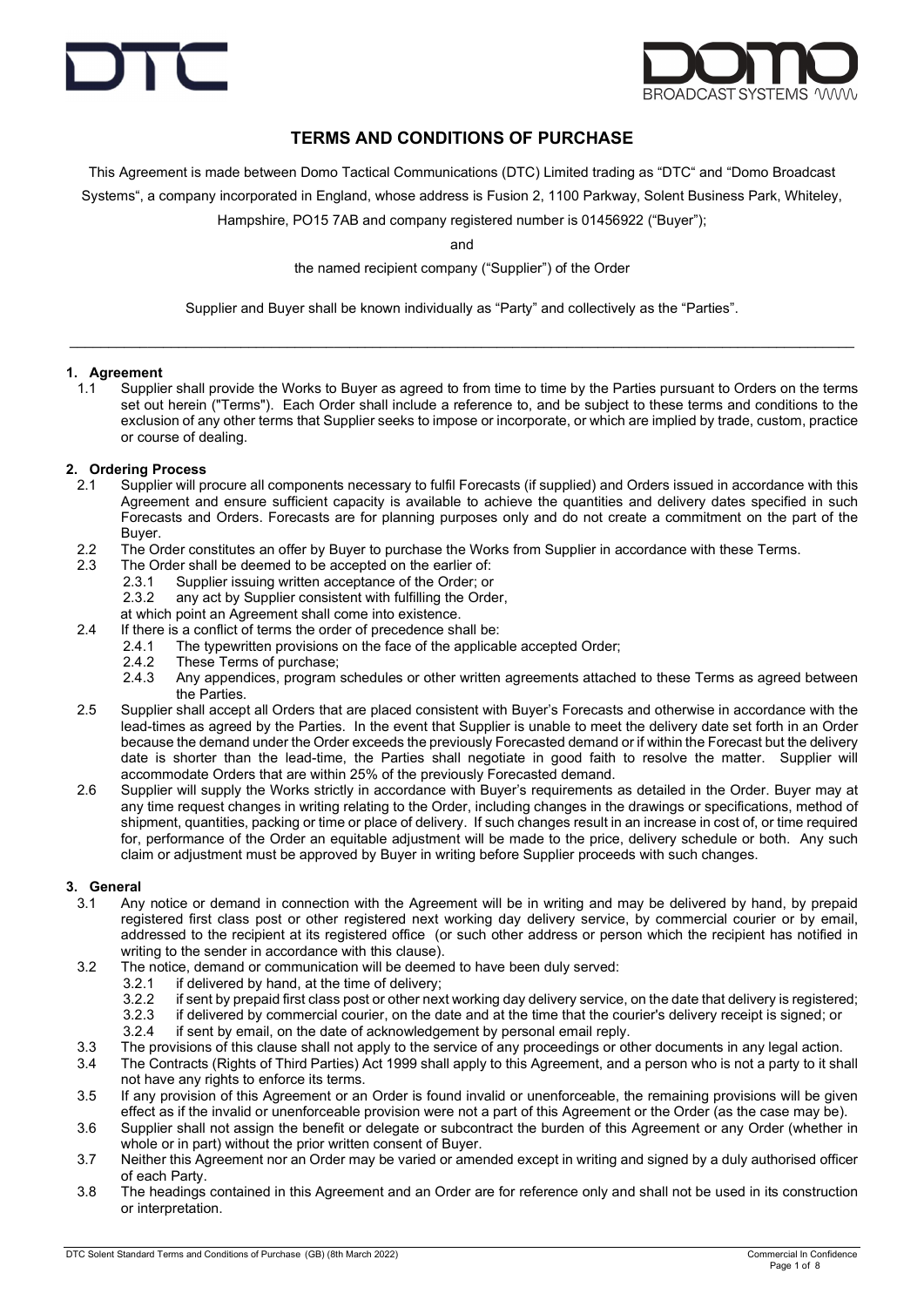- 3.9 References to any gender includes any other gender and the plural shall include the singular and bodies corporate shall include unincorporated bodies and (in each case) vice versa.
- 3.10 Reference to any statute, enactment, ordinance, order, regulation or other similar instrument shall be construed to include a reference to the statute, enactment, ordinance, order, regulation or instrument as from time to time amended, extended, re-enacted or consolidated and all statutory instruments, orders, regulations or instruments made pursuant to it.
- 3.11 No failure or delay by either Party to exercise any right, power or remedy under this Agreement will operate as a waiver of it nor will any partial exercise preclude any further exercise of the same, or of some other right, power or remedy.
- 3.12 This Agreement and any dispute or claim arising out of or in connection with it or its subject matter or formation (including non-contractual disputes or claims) shall be governed by, and construed in accordance with the law of England and Wales.
- 3.13 Each Party irrevocably agrees that the courts of England and Wales shall have exclusive jurisdiction to settle any dispute or claim arising out of or in connection with this Agreement or its subject matter or formation (including non-contractual disputes or claims).
- 3.14 Supplier shall comply with all applicable anti-slavery and human trafficking laws, statutes and regulations including but not limited to the Modern Slavery Act 2015, and have and maintain throughout the term of this Agreement its own policies and procedures to ensure its compliance.

## 4. Import/Export

- 4.1 The Works may be subject to applicable export or import laws and regulations worldwide (collectively, "Export/Import Law").
- 4.2 Supplier agrees to comply strictly with all Export/Import Laws applicable to the Works. Supplier shall promptly notify Buyer of any authorisation requirements under Export/Import Laws that may apply to delivery of the Works to Buyer site(s).

## 5. FAR/DFARS/DEFCONs

5.1 Any FAR/DFARS/DEFCONs clauses listed or referred to in the Order are incorporated in the Order by reference with the same force and effect as if they were included in full text and with such amendments to the applicable definitions necessary to create legal relationships between Buyer and Supplier identical to, but not dependent on, the relationship the FAR and DFARS intend to establish between the "Government" and a "Contractor."

## 6. The Works

- 6.1 Supplier warrants that:
	- 6.1.1 it shall use all best skill and care in providing the Works to Buyer and shall perform its obligations in accordance with this Agreement and the Order;
	- 6.1.2 title to the Works ordered under the Order shall transfer in accordance with clause 6.6.1 free from any security interest or other lien or encumbrance;
	- 6.1.3 it has the rights to grant the licence rights set out in this Agreement and in the Order;<br>6.1.4 that the Works are of good quality, material and workmanship in accordance with bes
	- 6.1.4 that the Works are of good quality, material and workmanship in accordance with best industry practice;
	- the Works are and will be fit for their intended purpose and use including any purpose and use made known to Supplier by Buyer;
	- 6.1.6 the Works are free from defects in design, materials and workmanship and hazards to health;<br>6.1.7 the Works are new and not used, refurbished, repaired or reconditioned and not of an age the
	- the Works are new and not used, refurbished, repaired or reconditioned and not of an age that deteriorates or impairs their usefulness, safety or operation;
	- 6.1.8 the Works do not infringe the rights of any third party;
	- 6.1.9 no Works, or part or component thereof, or any material supplied hereunder shall be counterfeit.
- 6.2 Supplier will at no additional fee or sum for the period of 2 years from delivery, provide the warranties set out in clause 6.1.
- 6.3 Supplier shall deliver the Works CIP Incoterms® 2020 to the delivery address stated on the Order unless otherwise specified in the Order. Upon delivery of the Works by Supplier to Buyer, Buyer (or Supplier at the request of Buyer) may perform an Acceptance Test upon such Works. The Works shall be deemed to have been accepted when notified by Buyer in writing.
- 6.4 No charge shall be made for attendance at any Acceptance Test. Where applicable, Buyer shall notify Supplier in writing as soon as reasonably practicable after the Works pass the Acceptance Tests.
- 6.5 Without prejudice to Buyer's right to terminate pursuant to clause 12.1, if the Works fail to pass any Acceptance Tests or repeat Acceptance Tests, Supplier shall notify Buyer that the Acceptance Tests have not been passed and Buyer may:
	- 6.5.1 require Supplier to conduct, and Supplier shall immediately conduct, free of charge all such reasonable alterations or Modifications to the Works including but not limited to any that the Buyer shall in the circumstances judge necessary to enable repeat Acceptance Tests to be passed and Supplier shall subject the Works to repeat Acceptance Tests as soon as possible and in any event no later than 15 days after receipt of such notice from Buyer; or
	- 6.5.2 require Supplier to take the actions specified in clause 6.5.1 again; or 6.5.3 accept the Works proposed to be used by Supplier "as is" subject to a r
	- accept the Works proposed to be used by Supplier "as is" subject to a reduction in the charges which accurately reflects both the reduced functionality and performance of, and any reduced costs of developing, the Works.
- 6.6 Supplier:
	- 6.6.1 agrees that title to the Works shall pass to the Buyer on delivery unless otherwise agreed in writing; and
	- 6.6.2 grants a world wide, royalty free, perpetual, irrevocable, non-transferable licence to use, distribute and onward develop the software and any utilisation rights of the Works to Buyer) upon delivery or payment, whichever is the earlier. Supplier shall bear the risk of loss and damage to the Works until they are delivered (and off loaded) in conformity to the Order at Buyer's destination specified in the Order.
- 6.7 When delivering Works that contains software to Buyer, Supplier shall deliver all of the following: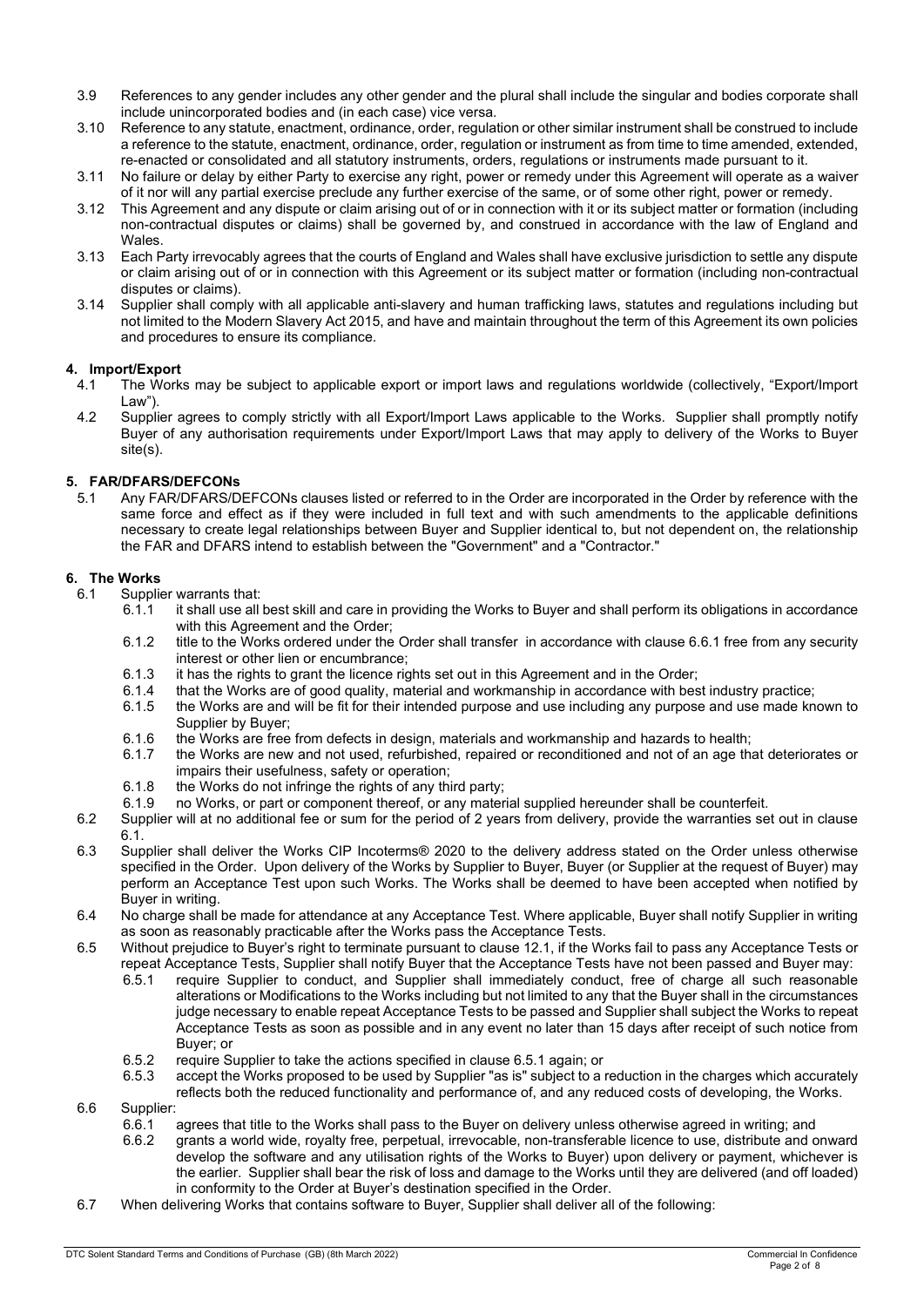- 6.7.1 the object code for the software;<br>6.7.2 the source code for the software
- 6.7.2 the source code for the software;<br>6.7.3 all Developments and Documenta
- 6.7.3 all Developments and Documentation relating to the software;
- copies of all applications and tools used in the creation or development of the software;
- 6.7.5 any password and encryption details necessary to access the software or its source code; and 6.7.6 full details of the software. including full name and version details. design information including
- full details of the software, including full name and version details, design information including module names and functionality, the type of media on which the software is provided, details of any commands required to install and make a backup copy of the software, any compression used in packaging the software, and details of operating systems on which the software runs.
- 6.8 Supplier may not deliver the Works by separate instalments unless agreed in writing by Buyer.
- 6.9 Time for the performance of all obligations of Supplier under this Agreement and Orders is of the essence and Supplier shall complete its obligations in accordance with any delivery date, implementation or project plan agreed between the Parties. If Supplier becomes aware of any matters which may affect the performance of Supplier's obligations under this Agreement, or if it has reason to anticipate the occurrence of such matters, Supplier shall promptly notify Buyer of the matter and the anticipated duration of their impact. The Parties will discuss in good faith a resolution of the matter.

#### 7. Developments

- 7.1 The Parties agree that all Intellectual Property Rights in Buyer Data are exclusively vested in Buyer and that Supplier shall not gain any rights to any Buyer Data or any computer programs (or Modifications relating thereto) proprietary to Buyer nor, except to the extent expressly licensed for use by Supplier in this Agreement, have any right to use or make any Modification to any such items.
- 7.2 Supplier shall observe and perform all requirements and terms as requested by and notified to Supplier by or on behalf of the proprietors of any third party software specified in the Order ("Third Party Software") and shall not cause or permit Supplier or any sub-contractor of Supplier to cause Buyer to breach any of the obligations on the licensee's part specified in any contract for the provision of Third Party Software.
- 7.3 The Parties agree that Supplier shall not gain title to nor, except to the extent licensed by Buyer for use in this Agreement, have any right to use or make any Modification in respect of:
	- 7.3.1 any software (and Modifications thereto) proprietary to Buyer; or
	- 7.3.2 the Third Party Software (and Modifications thereto); or
	- 7.3.3 Buyer Data.
- 7.4 All Intellectual Property Rights vesting in either Party prior to the date of this Agreement shall remain vested in such Party notwithstanding any other provision of this Agreement.
- 7.5 All Intellectual Property Rights in any Developments and other materials such as designs, plans, specifications, models, documents, software including (without limitation) source codes and other records or information created, developed or made by or on behalf of Supplier in the performance of the Order or to enable the performance of the Order shall, at the date of the Order or (if later) on creation of the rights, vest in Buyer. Supplier assigns (by way of present and, where appropriate, future assignment) all such Intellectual Property Rights with full title guarantee to Buyer.
- 7.6 Supplier hereby grants to Buyer a non-exclusive, perpetual, world-wide, irrevocable and royalty-free licence (with the right to grant sub-licences) to use, develop and make Modifications in respect of all other materials such as designs, plans, specifications, models, documents, software including (without limitation) source codes and other records or information in which the Intellectual Property Rights are owned by Supplier as at the date of the Order that are necessary to enable Buyer to exercise the rights contemplated in this Agreement.
- 7.7 To the extent that Buyer is able to without infringing any right (including, without limitation, any Intellectual Property Rights) of, or becoming liable to make any payment to, any third party, Buyer hereby grants to Supplier and its agents and sub-contractors providing the Works a non-exclusive, royalty-free licence during the term of this Agreement to use, develop and make Modifications in respect of any Intellectual Property Rights vested in Buyer and which are required or desirable to enable Supplier only for the purpose of performing its obligations under this Agreement.
- 7.8 Supplier agrees that it will promptly communicate the Developments to the Buyer together with all inventions, programs, improvements, processes, standards, techniques, developments, know how, designs or any other original matters whether capable of registration or not associated with the Works which, at any time during the performance of this Agreement or any Order, Supplier might devise or discover. Supplier further agrees that all such Intellectual Property Rights and all rights throughout the world deriving from the same which arise after this Agreement or any Order has terminated shall vest in Buyer absolutely, as works made for hire.
- 7.9 Supplier shall, both during the continuance and following the termination of this Agreement for any reason whatsoever, at the request and reasonable expense of Buyer, as Buyer may require, apply for, and do all acts and things necessary to obtain registration or other protection in respect of the Intellectual Property Rights in the Developments in any part of the world. Supplier at its own expense shall and shall use all reasonable endeavours to procure that any necessary third party shall execute and deliver such documents and perform such acts as may be required for the purpose of giving full effect to the rights assigned under this clause 7.9.
- 7.10 Supplier shall not, at any time, whether during the continuance or following the termination of this Agreement for any reason whatsoever, do anything to affect the validity of any of the Intellectual Property Rights in the Developments.
- 7.11 Each Party acknowledges that all Intellectual Property Rights vesting in either Party prior to the date of the Order are and shall remain the sole property of that Party.
- 7.12 Supplier undertakes not to:
	- 7.12.1 copy Buyer's Intellectual Property Rights or products (other than as authorised under this Agreement) nor otherwise reproduce the same;
	- 7.12.2 utilise, customise, modify or create derivative works of, translate, adapt or vary Buyer's Intellectual Property Rights and products except as expressly permitted in this Agreement or an Order or otherwise agreed in writing between the Parties;
	- 7.12.3 disassemble, decompile or reverse engineer Buyer's Intellectual Property Rights and products, except if and to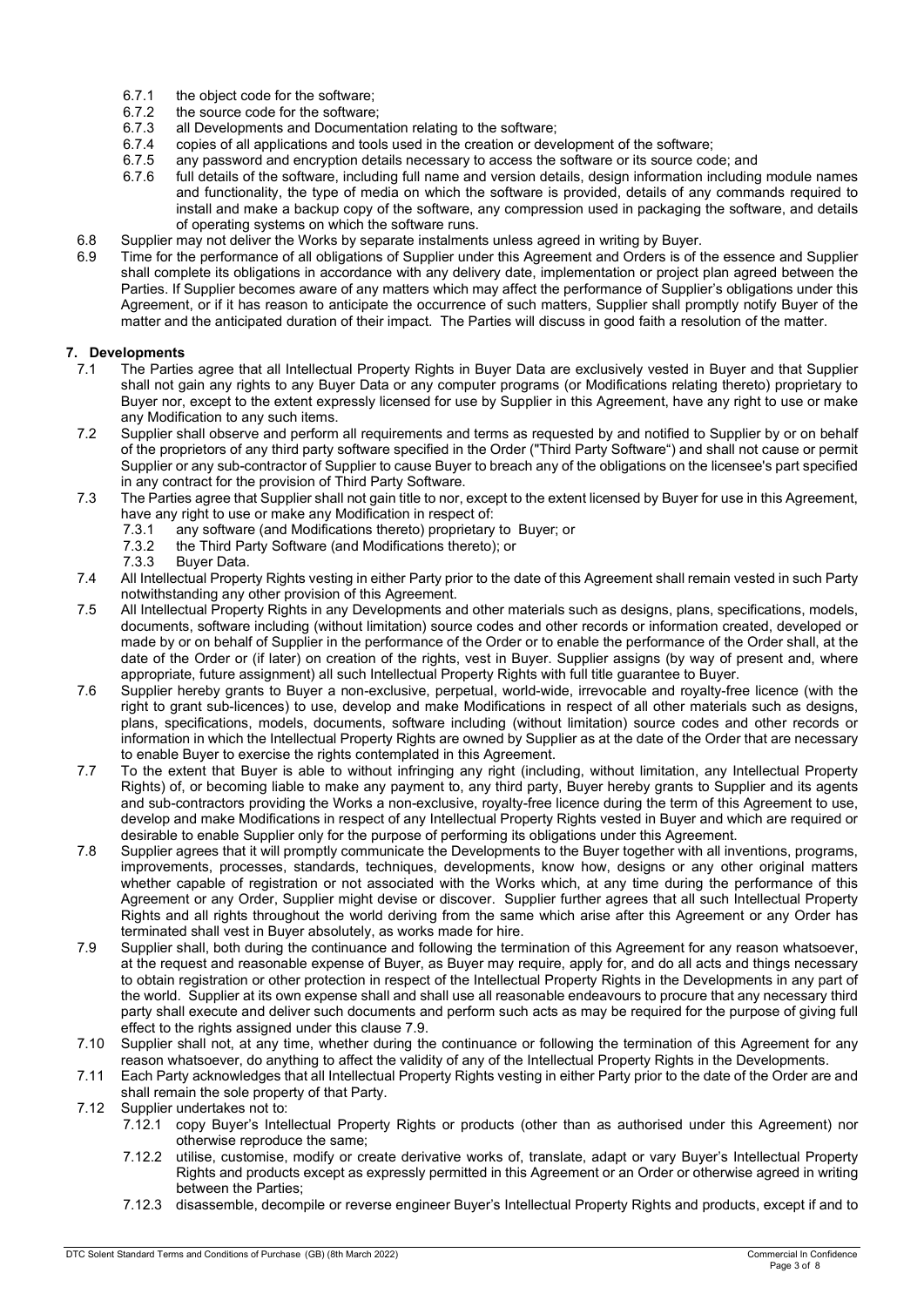the extent permitted by applicable law; and

7.12.4 license or sell any Buyer's Intellectual Property Rights or products, or any part thereof, to any third party.

#### 8. Quality and Inspection

- 8.1 Supplier's quality system shall be compliant with the requirements of ISO9001 or such other quality standard as Buyer shall notify to Supplier on an Order.
- 8.2 Supplier will maintain detailed quality control and manufacturing sub-assembly and component traceability records for the period of at least seven years from the date of last supply of the Works.
- 8.3 For the purpose of observing the quality and progress of an Order and Supplier's performance of its obligations or of verifying the amount of the price, Buyer and its nominated representatives may at any time during a Business Day and from time to time on 2 Business Days' notice undertake any inspection of any premises and carry out an audit or check of any aspect of performance of this Agreement by Supplier and shall be allowed to observe work being performed by or on behalf of Supplier or its sub-contractors at any premises owned or used by Supplier in connection with the provision of the Works or any other deliverable in order to verify that Supplier is complying with its obligations under this Agreement. Such observation shall occur during Business Days and during hours that are reasonable under the circumstances (which may be outside working hours). Buyer may appoint an appropriate third party (who shall not be a competitor of Supplier) to act on its behalf in connection with its rights under this clause.
- 8.4 If a discrepancy is found between any amounts confirmed to Buyer by Supplier and the actual amounts for the same period as determined in the course of any inspection made under this clause, Supplier shall reimburse Buyer for all costs reasonably incurred in conducting such inspection including but not limited to travel, accommodation and living expenses of the persons conducting such inspection, for the period of the inspection and the fees and expenses of any third party engaged by Buyer to conduct the inspection.
- 8.5 Supplier, at no additional cost to Buyer, shall and shall procure that its sub-contractors shall:
	- 8.5.1 comply with all of Buyer's standard policies that are relevant to the supply of the Works and any other on-site regulations specified by Buyer for personnel working at Buyer's premises or relating to accessing any of Buyer's computer systems. Buyer shall provide Supplier with a copy of such policies and standards as they exist at the Order date, and, whenever they are updated, promptly following issue of the updated versions;
	- 8.5.2 provide the Works in compliance with all requirements of all applicable legislation from time to time in force and which is or may become applicable to the Works, including without limitation the Restriction of the Use of Certain Hazardous Substances in Electrical and Electronic Equipment Regulations 2012 (the RoHS Regulations) and all amendments thereto. Supplier shall promptly notify Buyer if Supplier is required to make any change to the Works for the purposes of complying with its obligations under this clause;
	- 8.5.3 advise Buyer of and obtain, maintain and observe at its own cost and at no additional charge to Buyer all applicable governmental, statutory, regulatory or other consents, licences, authorisations, waivers or exemptions (including but not limited to third party licences) required by Supplier (unless otherwise agreed in writing by the Parties) in connection with the performance of Supplier's obligations under this Agreement; and
	- 8.5.4 promptly notify Buyer of any health and safety hazards that exist or may arise in connection with the supply of the Works.
- 8.6 Supplier shall have and operate a process to ensure that all Works, sub-assemblies and the components contained therein supplied to Buyer are completely traceable back to manufacturer by batch or lot or date code.
- 8.7 Supplier may provide notice of not less than twelve (12) months of the discontinuance of the supply of parts or components in the Works and during said notice period Supplier shall procure such reasonable last time quantity as directed by Buyer for such parts or components. Unless otherwise agreed between the Parties, Supplier shall procure and store such parts or components at no additional charge to Buyer.

#### 9. Continuous Improvement

- 9.1 On all manufacturing contracts forecast to last longer than six (6) months in aggregate, each Party shall cooperate in good faith to implement a Works cost reduction program involving new technologies, component cost reduction, productivity, quality and reliability improvements, and manufacturing processes (including cycle time and assembly costs) which are mutually beneficial when all engineering and re-qualification costs are considered. Any cost savings which are achieved by Supplier as a result of implementing cost reductions proposed solely by Buyer shall reduce the price of the Works by the entire amount of Supplier's cost savings, after Supplier has recovered its NRE Items associated with the cost reduction. Any cost savings which are achieved by Supplier as a result of changes proposed solely by Supplier, or jointly by the Parties, after Supplier has recovered its NRE Items associated with the cost reduction, shall be shared equally by the Parties for a period of twelve (12) months and shall be retained exclusively by the Buyer after twelve (12) months. Notwithstanding the foregoing, cost reductions will commence immediately to reduce total costs of acquisition within an integrated supply chain by actively driving best practice in areas including, but not limited to simplification of ordering, and billing processes, improved packaging and labelling and inventory reduction.
- 9.2 Supplier agrees that during the term of this Agreement, if requested by Buyer, the Parties will work together to develop and implement productivity improvements, including but not limited to, value engineering, Kaizen events, and quality improvements for the purpose of reducing Supplier's costs to manufacture the Works and the Parties' transaction costs.
- 9.3 The Parties agree that during the term of this Agreement, they shall work together to develop and implement a Works lead-time and component lead-time reduction program to reduce the Works lead-times and component lead-times mutually agreed by the Parties commencing immediately upon signature of the Agreement. Works lead-time and component lead-time reduction programs may include, but shall not be limited to, initiatives such as security stocking of long lead-time items, lower tier supplier agreements, re-engineering the manufacturing process, and Works redesign. The Parties agree to baseline forward Works lead-times and component lead-times for purposes of benchmarking the success of such programs.

#### 10. NRE and Tooling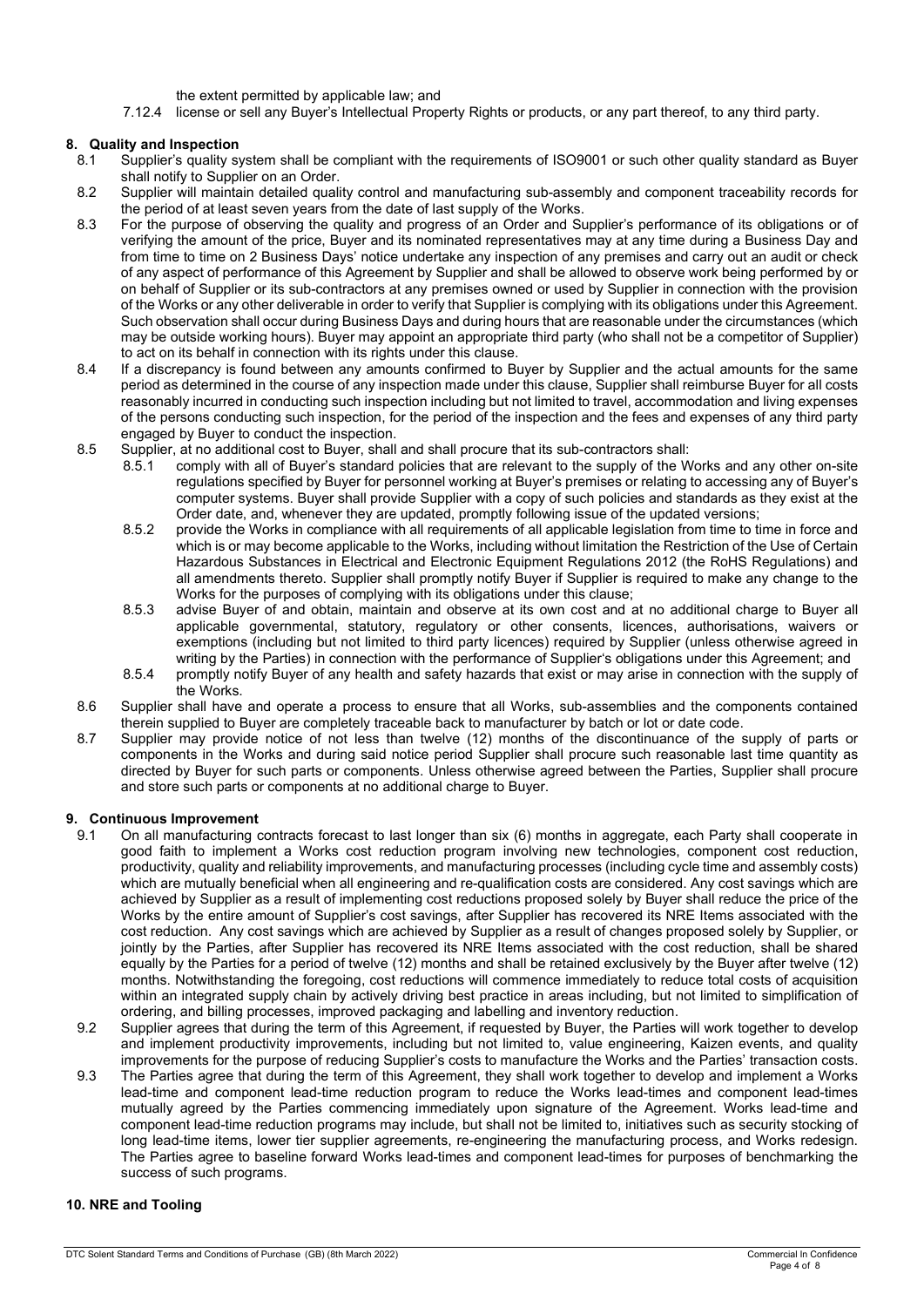- 10.1 Any Tools or Tooling purchased from Supplier or manufactured by Supplier, the cost of which forms part of an Order will become the property of Buyer and all right, title and interest in and to any part of Tooling will pass to Buyer as soon as it is acquired or fabricated in accordance with the Order.
- 10.2 Supplier shall be responsible for the routine maintenance, storage, repair, usage, replacement (within their useful life, fair wear and tear excepted) and calibration of all Tooling in Supplier's possession for performance of this Agreement. If calibration or other specialist requirements are required outside of routine maintenance, repair or usage and not caused by a lack of care or damage by Supplier, then such costs shall be agreed in advance and paid for separately by Buyer
- 10.3 Buyer's Property furnished to Supplier (where Buyer Property shall include any third party property provided by the Buyer) shall remain the exclusive property of the Buyer. The Buyer may demand possession thereof at any time without notice.
- 10.4 Supplier shall maintain and keep Buyer's Property in good condition. Buyer will compensate Supplier at its normal hourly rates for all calibration, maintenance or repair services to Buyer's Property (excluding Tools, Tooling and NRE Items and other than normal preventative maintenance services or services to correct defects caused by Supplier's act or omissions negligence or wilful misconduct), provided that Buyer approves such services and rates in advance and in writing. Buyer is not required to compensate Supplier for any such services associated with equipment or tooling owned by Supplier and not intended to be sold or otherwise transferred to Buyer.
- 10.5 Supplier warrants that Buyer's Property, Tools, Tooling and NRE Items shall not be removed from Supplier's premises except on the prior written permission of Buyer. Supplier may remove Buyer's Property, Tools, Tooling and NRE Items from Supplier's premises for purposes of repair provided that Supplier provides advance notice to Buyer of the anticipated removal.
- 10.6 Supplier shall keep Buyer's Property, Tools, Tooling and NRE Items separate and apart from its own property and that of other persons and shall clearly mark them as being Buyer's property.
- 10.7 Supplier warrants that Buyer's Property, Tools, Tooling and NRE Items shall not be used by Supplier for any purpose other than for the supply of the Works to Buyer.
- 10.8 Supplier shall be liable to Buyer for any loss of or damage to Buyer's Property, Tools, Tooling and NRE Items during the time it is in Supplier's possession, custody or control. During such time Supplier shall insure Buyer's Property, Tools, Tooling and NRE Items at full replacement value in the name of and for the benefit of Buyer at Supplier's expense with a reputable insurance provider.
- 10.9 Supplier waives any lien which it might otherwise have (whether at the date hereof or subsequently) on any of Buyer's Property for work done thereon or otherwise. This condition shall not be construed as a waiver of any other right of recovery of any other charges that may be due to Supplier for such work.
- 10.10 Supplier shall keep Buyer's Property, Tools, Tooling and NRE Items free of all mortgages, charges or other encumbrances and will procure that any lien over the same is discharged forthwith.
- 10.11 Supplier shall promptly pay Buyer on demand the full replacement value of any of Buyer's Property, Tools, Tooling and NRE Items which is not provided to Buyer in good condition or satisfactorily accounted for.

## 11. Liability and Indemnity

- 11.1 Supplier represents and warrants that it has the authority to perform all its obligations and grant the rights granted pursuant to this Agreement or the order and that such performance or the granting of such rights is not in breach of any Agreement to which it is a party or otherwise bound.
- 11.2 Supplier shall be liable to Buyer for all damages, costs, expenses and any other sums incurred or charged that Buyer may suffer in connection with any acts or omissions of Supplier under this Agreement or the Order.
- 11.3 Supplier shall indemnify, keep indemnified and hold harmless Buyer from and against any claims by third parties which are caused by or arise out of or in connection with
	- 11.3.1 Any act or omission of Buyer carried out pursuant to instructions of Supplier; or
	- 11.3.2 Any breach by Supplier of any terms of this Agreement or the Order
- 11.4 Notwithstanding anything stated herein nothing shall exclude or limit the liability of either Party:
	- 11.4.1 For death or personal injury arising as a result of its negligence or its employees; or
		- 11.4.2 For fraud; or
		- 11.4.3 For breaches of Data Protection Legislation and fines imposed by the supervisory authority; or
		- 11.4.4 For breaches of Corporate Criminal Offences regulations; or
		- 11.4.5 For any other matter for which it would be illegal for the relevant Party to exclude or limit or to attempt to exclude or limit its liability.
- 11.5 Subject to clause 11.4, Buyer's aggregate liability under each Order pursuant to this Agreement is limited to the total price which has been paid or is due to be paid under each Order.
- 11.6 Except as provided in clause 11.4, Buyer will have no liability under or in connection with this Agreement or any order in respect of:
	- 11.6.1 Loss of profits, loss of business, loss of revenue, loss of contracts, loss of goodwill, loss of anticipated earnings or savings (in each case whether direct, indirect, incidental or consequential); or
	- 11.6.2 Loss of use or value or damage of any data or equipment (including software), wasted management, operation or other time (in each case whether direct, indirect, incidental or consequential); or
	- 11.6.3 Any special, indirect, punitive, incidental or consequential loss, howsoever arising.
- 11.7 Supplier warrants that the Works will not infringe a third party's Intellectual Property Rights. Supplier will indemnify, keep indemnified and hold harmless Buyer and Buyer's customers from, and at its own cost defend any action brought against Buyer or its customers based upon, a claim, legal action or allegation that the works and/or Intellectual Property Right created by Supplier pursuant to this Agreement or the Order (whether created using Buyer's software or created by any other means whatsoever) infringe the Intellectual Property Rights of a third party and will pay the amount of any settlement or the costs and damages awarded including reasonable legal fees (if any) in such action. Following notice of a claim or a threatened or actual action Supplier shall (without prejudice to Buyer's other rights):
	- 11.7.1 Provide for Buyer and Buyer's customers the right to continue to use the works and/or Intellectual Property Right; or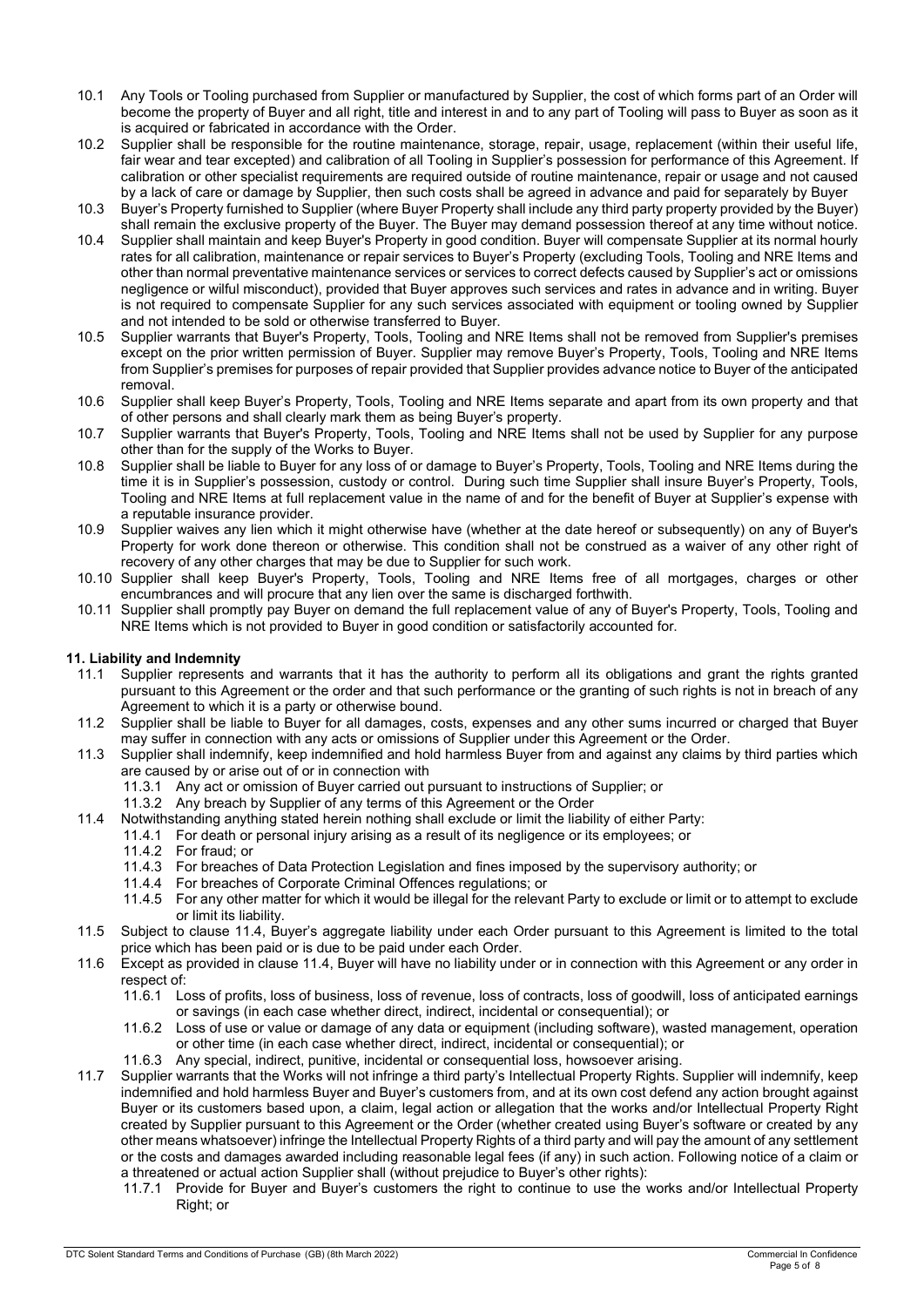- 11.7.2 Replace or modify the works and/or Intellectual Property Right so as to make it non-infringing of any third party rights and Supplier shall ensure that such replacement or Modification shall perform in a manner identical in all material respects to the, works and/or Intellectual Property Right as it was prior to such replacement or **Modification**
- 11.8 Supplier shall purchase, renew and maintain as necessary sufficient public liability, product liability and professional indemnity insurance cover to satisfy Buyer that it is insured to such an extent to enable it to satisfy any indemnities and liabilities incurred under this agreement or any order. Supplier shall provide to Buyer a copy of the relevant insurance policies upon Buyer's request and upon each renewal of such insurance. For the avoidance of doubt, each said insurance policy for the above must provide Supplier with cover of at least £10,000,000 (ten million GBP) per event or series of related events.
- 11.9 Neither Party shall be in breach of the Agreement nor liable for delay in performing, or failure to perform, any of its obligations under it if such a delay or failure results from an event, circumstances or cause beyond its reasonable control ("Force Majeure Event"). Supplier shall use all reasonable endeavours to mitigate the effect of a Force Majeure Event on the performance of its obligations. If a Force Majeure Event prevents, hinders or delays Supplier's performance of its obligations for a continuous period of more than 3 months, Buyer may terminate the Agreement immediately by giving written notice to Supplier.
- 11.10 This clause 11 shall survive termination of the Agreement.

## 12. Termination

- 12.1 Either Party may by notice in writing, without prejudice to any of its rights herein, terminate this Agreement or an Order forthwith if the other Party commits a material breach of this Agreement or an Order (as the case may be) which is incapable of remedy, or if capable of remedy, within sixty (60) days of the date of dispatch to the other Party of a written request to remedy such breach and the other Party fails to remedy such breach.
- 12.2 Without prejudice to any of its accrued rights whether arising out of or in connection with this Agreement or an Order either Party shall be entitled to immediately terminate this Agreement or any Order by notice in writing if the other Party is unable to pay its debts, makes a proposal for a voluntary arrangement or convenes a meeting of its creditors to consider such a proposal, becomes subject to any voluntary arrangement, has a receiver, manager, or administrative receiver appointed over any of its assets, undertaking or income, passes a resolution for its winding-up, is subject to a petition presented to any court for its winding-up, has a provisional liquidator appointed, has a proposal made for a compromise or arrangement under Part 26 Companies Act 2006, has an administrator appointed in respect of it or is the subject of an application for administration filed at any court or a notice of appointment of an administrator filed at any court or a notice of intention to appoint an administrator filed at any court by any person or is the subject of a notice to strike off the register of companies maintained by the relevant authority in the country where that Party is incorporated or there is a Change of Control of the other Party.
- 12.3 Buyer is entitled to cancel the Order in whole or in part by giving written notice to Supplier at any time prior to delivery of the Works in which event Buyer's sole liability will be to pay to Supplier fair and reasonable compensation for work-inprogress at the time of cancellation but such compensation will not include loss of profits (whether direct or indirect and whether actual or anticipated) or any indirect or consequential loss.
- 12.4 Supplier shall provide or return, as applicable, to Buyer all the Tooling, Developments and any other records or material belonging to the Buyer and all copies of any of them by no later than thirty (30) days from the date of expiration or termination of this Agreement for any cause whatsoever, except as may be required for purposes of audit or any dispute.
- 12.5 Termination of the Agreement, howsoever arising, shall not affect any of the Parties' rights and remedies that have accrued as at termination.
- 12.6 Clauses which expressly or by implication survive termination of the Agreement shall continue in full force and effect.

## 13. Non-Solicitation

13.1 Neither of the Parties shall, during the continuance of the Agreement or for a period of 6 months thereafter, procure or induce or attempt to procure or induce (either on its own behalf or on behalf of any other person, firm or company) any senior employee, officer or other personnel of the other Party who has been directly involved in the Agreement to leave the employment of the other Party.

## 14. Anti-Bribery

- 14.1 Supplier shall:
	- 14.1.1 comply with all applicable laws, statutes, regulations, relating to anti-bribery and anti-corruption including but not limited to the Bribery Act 2010 ("Relevant Requirements");
	- 14.1.2 not engage in any activity, practice or conduct which would constitute an offence under the Relevant Requirements;
	- 14.1.3 have and shall maintain in place throughout the term of the Agreement its own policies and procedures, including but not limited to, adequate procedures under the Bribery Act 2010, to ensure compliance with the Relevant Requirements and will enforce them where appropriate;
	- 14.1.4 promptly report to Buyer any request or demand for any undue financial or other advantage of any kind received by Supplier in connection with the performance of the Agreement.
- 14.2 Supplier shall ensure that any person associated with Supplier who is performing services or providing goods in connection with the Agreement does so only on the basis of a written contract which imposes on and secures from such person terms equivalent to those imposed on Supplier in this clause 14 ("Relevant Terms"). Supplier shall be responsible for the observance and performance by such persons of the Relevant Terms, and shall be directly liable to Buyer for any breach by such persons of any of the Relevant Terms. For the purposes of this clause, a person associated with Supplier includes but is not limited to, any subcontractor of Supplier.

## 15. Confidentiality Obligations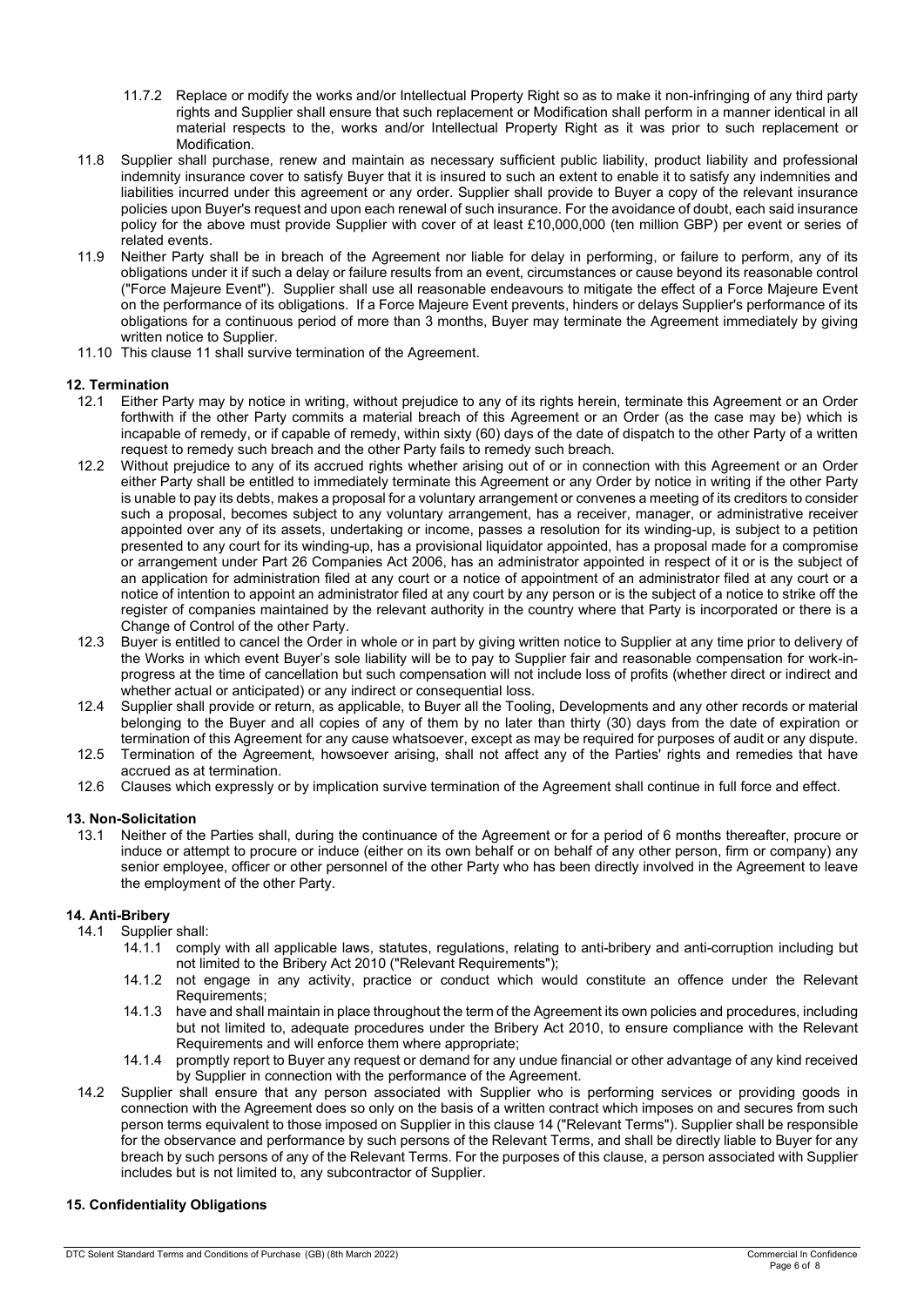- 15.1 A Party ("Receiving Party") shall keep in strict confidence all technical or commercial know-how, specifications, inventions, processes or initiatives which are of a confidential nature and have been disclosed to the Receiving Party by the other Party ("Disclosing Party"), its employees, agents or subcontractors, and any other confidential information concerning the Disclosing Party's business, its products and services which the Receiving Party may obtain. The Receiving Party shall only disclose such confidential information to those of its employees, agents and subcontractors who need to know it for the purpose of discharging the Receiving Party's obligations under the Agreement, and shall ensure that such employees, agents and subcontractors comply with the obligations set out in this clause as though they were a Party to the Agreement. The Receiving Party may also disclose such of the Disclosing Party's confidential information as is required to be disclosed by law, any governmental or regulatory authority or by a court of competent jurisdiction.
- 15.2 This clause 15 shall survive termination of the Agreement.

#### 16. Data Protection

16.1 The Parties will comply with their respective obligations under the Data Protection Legislation and neither Party shall perform their obligations in any way which may cause the other Party to breach any of its applicable obligations under the Data Protection Legislation.

# 17. Corporate Criminal Offences<br>17.1 Supplier shall:

Supplier shall:

- 17.1.1 comply with all applicable laws, statutes, regulations, relating to Corporate Criminal Offences, including but not limited to Part 3 of the Criminal Finances Act 2017;
- 17.1.2 not engage in any facilitation of tax evasion of any kind;<br>17.1.3 have and shall maintain in place throughout the term
- have and shall maintain in place throughout the term of the Agreement its own policies and procedures to prevent Corporate Criminal Offences, including but not limited to, reasonable prevention procedures under the Criminal Finances Act 2017;
- 17.1.4 promptly report to Buyer any suspected tax evasion in relation to Supplier's performance of this Agreement.
- 17.2 Supplier shall ensure that any person associated with Supplier who is performing services or providing goods in connection with the Agreement does so only on the basis of a written contract which imposes on and secures from such person terms equivalent to those imposed on Supplier in this clause 17 (the "CCO Terms"). Supplier shall be responsible for the observance and performance by such persons of the CCO Terms, and shall be directly liable to Buyer for any breach by such persons of any of the CCO Terms. For the purposes of this clause, a person associated with Supplier includes but is not limited to, any subcontractor of Supplier.

#### 18. Price and Payment

- 18.1 Supplier shall invoice Buyer the charges for the Works as set out in the Order upon Buyer's written acceptance of the Works. Such invoice shall include: Order number, descriptions of the Works, sizes, quantities, prices and totals.
- 18.2 Buyer shall pay to Supplier the proper and valid invoiced price in the currency of payment as set out in the Order within sixty (60) days of receipt of a correct invoice. All payments shall be made to Supplier at the address shown in the Order. Buyer may make adjustments or withhold payment if Buyer reasonably deems that any invoices are not submitted in accordance with this Agreement, due to any shortages or failures, or for any failure to comply with the requirements of the Order.
- 18.3 The price and any other sums payable by Buyer are gross amounts inclusive of:
	- 18.3.1 any value added tax and all other foreign, federal, local, sales or use taxes;
		- 18.3.2 all charges including, but not limited to, packaging material, packing, shipping, loading, carriage, insurance and delivery of the Works to Buyer's specified place of delivery; and
		- 18.3.3 any duties, imposts and levies.
- 18.4 In the event of any delay in payment by either Party of any amount owed beyond the period of 30 days from the date for payment the other Party may charge interest at the rate of 3% per annum above the base rate from time to time of the Bank of England until the payment thereof in full.

#### 19. Definitions

| "Acceptance"<br>Tests" | means such acceptance tests as proposed by or on behalf of Buyer acting reasonably and issued<br>prior to any such acceptance tests being undertaken to determine whether the Works (both<br>individually and collectively with other Works) are in accordance with its specifications and otherwise<br>meets Buyer's requirements as contemplated by this Agreement.                                                                                                                  |
|------------------------|----------------------------------------------------------------------------------------------------------------------------------------------------------------------------------------------------------------------------------------------------------------------------------------------------------------------------------------------------------------------------------------------------------------------------------------------------------------------------------------|
| "Business Days"        | any day except a Saturday, Sunday or public/bank holidays on which the banks in London are open<br>for business.                                                                                                                                                                                                                                                                                                                                                                       |
| "Buyer Data"           | the data supplied or otherwise made available by the Buyer to Supplier or any of Supplier's sub-<br>contractors and the data generated by or stored in the computer systems and telecommunications<br>networks owned or operated by or on behalf of or for the benefit of Buyer to which Supplier or its<br>sub-contractors gain access in connection with the provision of any Works together with any<br>Modifications thereto from time to time made by or on behalf of any person. |
| "Buyer's<br>Property"  | means any dies, tools, patterns, plates, artwork, designs, drawings, specifications, free issue<br>materials or other documents or items in the possession or under the control of Supplier which have<br>either been supplied by the Buyer to Supplier, or in respect of which the Buyer (subject always to<br>Buyer's rights under this Agreement) has paid Supplier the entire NRE Items price.                                                                                     |